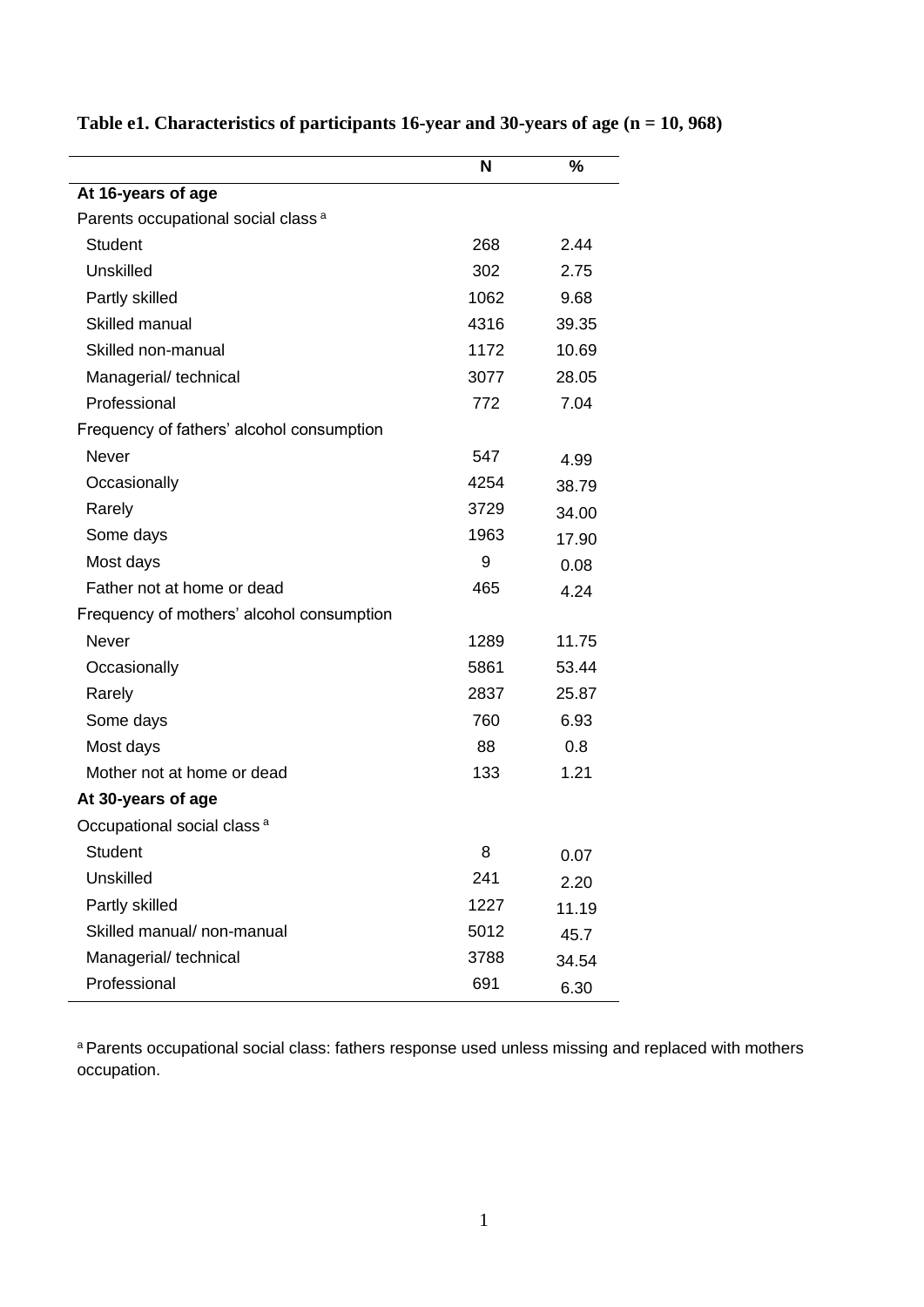|                       | <b>Mean</b> | 95% confidence interval |
|-----------------------|-------------|-------------------------|
| <b>Social context</b> |             |                         |
| Boy or girlfriend     | 9.23        | 8.89, 9.57              |
| Other teenager(s)     | 8.41        | 8.15, 8.67              |
| Parents               | 7.63        | 7.30, 7.96              |
| Brother or sister     | 9.08        | 8.54, 9.62              |
| Other adult(s)        | 9.31        | 8.92, 9.70              |
| Nobody but myself     | 9.72        | 8.59, 10.86             |
| Someone else          | 7.72        | 6.70, 8.74              |
| <b>Source</b>         |             |                         |
| At a supermarket      | 8.43        | 7.36, 9.50              |
| At an off license     | 10.87       | 10.23, 11.51            |
| At a pub or bar       | 10.21       | 9.86, 10.55             |
| At own home           | 7.09        | 6.71, 7.46              |
| At a friend(s) home   | 8.94        | 8.18, 9.71              |
| At a relative's home  | 7.95        | 6.68, 9.22              |
| At a disco or party   | 10.14       | 9.60, 10.69             |
| Somewhere else        | 6.77        | 5.76, 7.78              |
|                       |             |                         |

## **Table e2. Units of alcohol consumed in past week at 16-years of age (n = 10, 968)**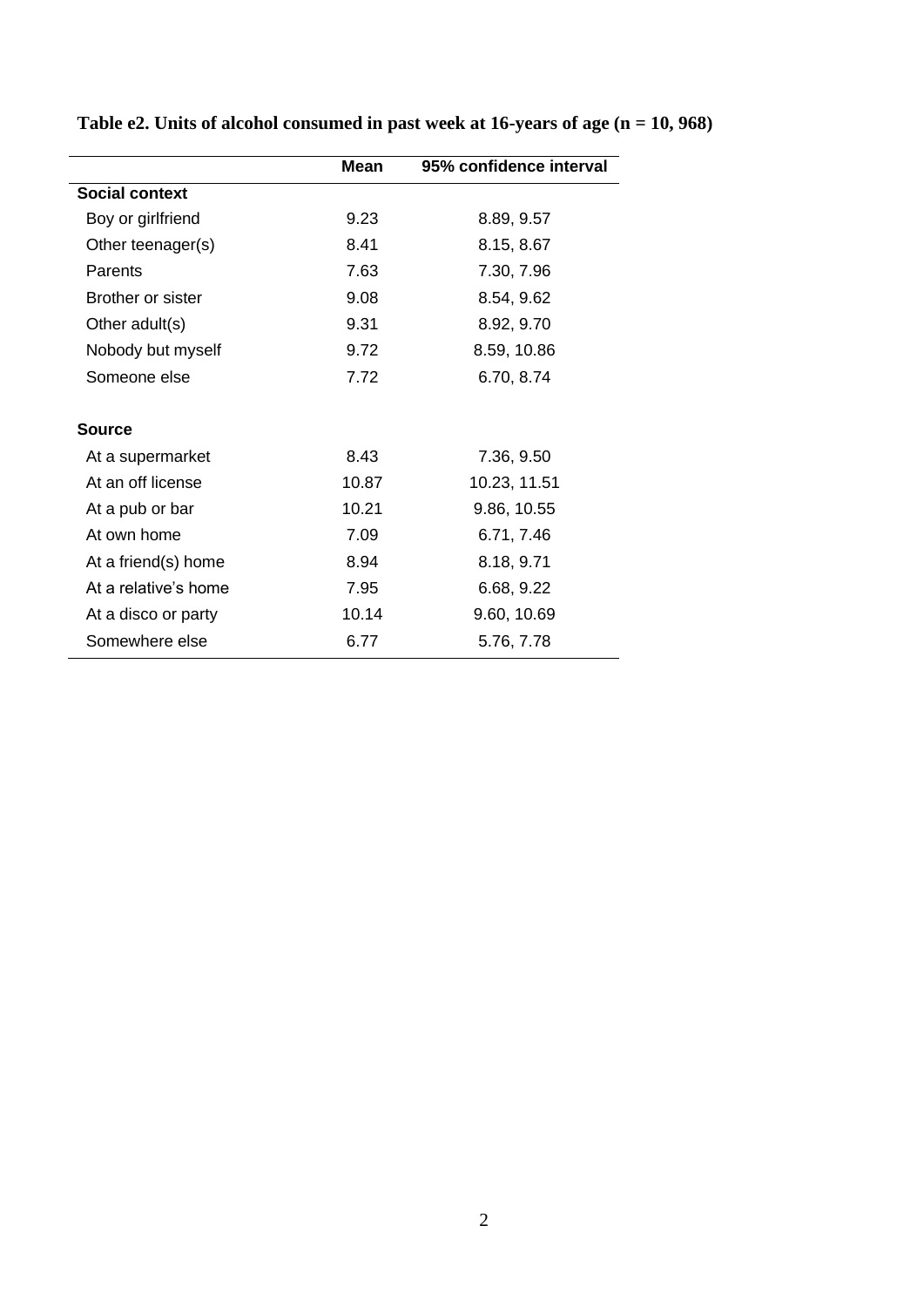

**Figure e1. Phi correlation coefficient heat map of the association between the social context of alcohol consumption and source at 16-years of age (n = 10, 968)**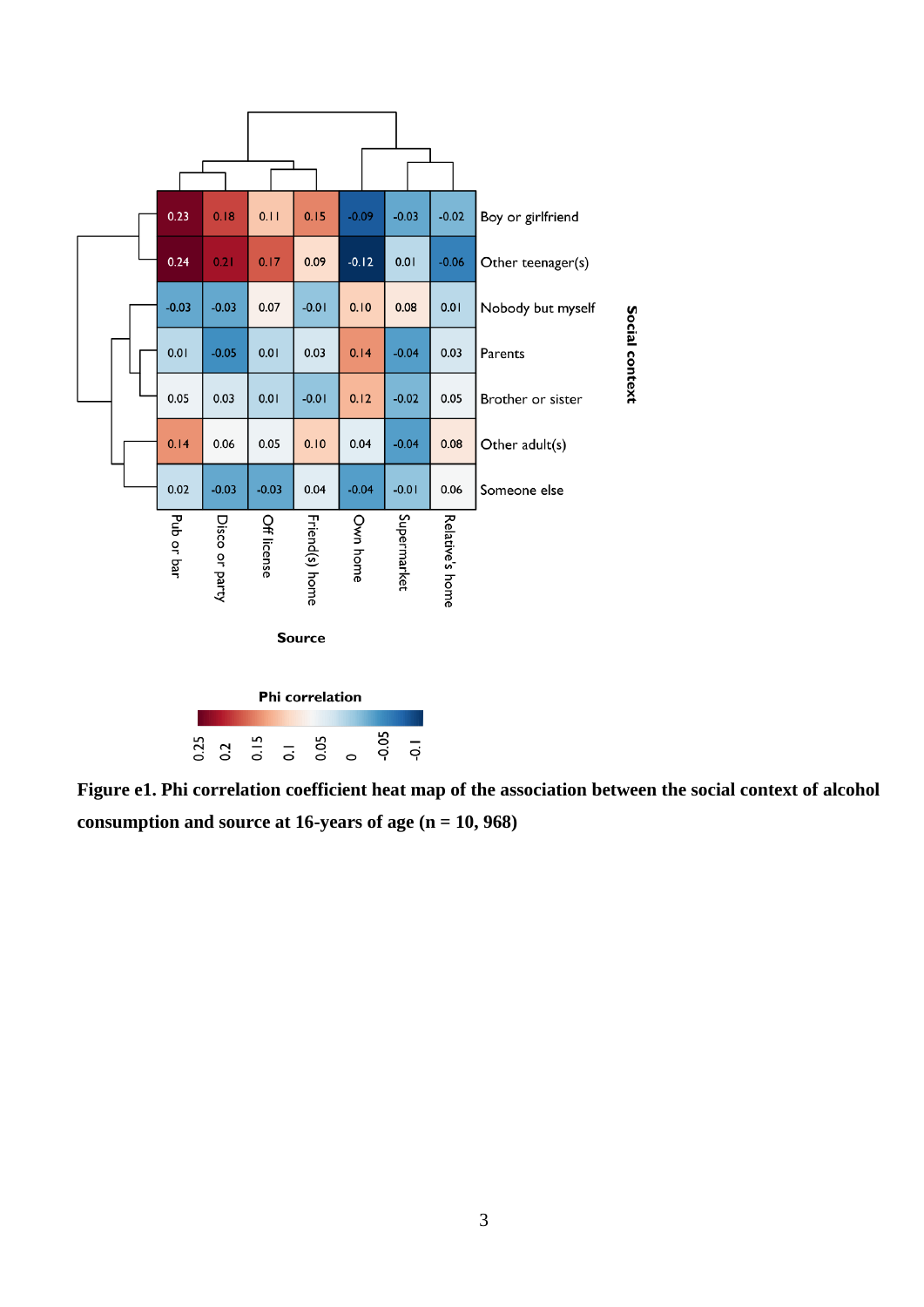| <b>Social context</b> | <b>Parents</b> | Boyfriend/girlfriend | Other teenager(s) | Brother/sister | Other adult(s)           | Alone                    | Someone else   |
|-----------------------|----------------|----------------------|-------------------|----------------|--------------------------|--------------------------|----------------|
| <b>Parents</b>        | -              | 37.19                | 63.62             | 29.29          | 31.27                    | 6.46                     | 4.05           |
| Boyfriend/girlfriend  | 43.59          |                      | 73.04             | 20.40          | 28.42                    | 5.09                     | 4.22           |
| Other teenager(s)     | 42.96          | 42.08                | $\sim$            | 20.23          | 26.86                    | 6.16                     | 3.71           |
| Brother/sister        | 68.81          | 40.89                | 70.39             |                | 35.98                    | 7.24                     | 5.47           |
| Other adult(s)        | 56.48          | 43.78                | 71.82             | 27.66          | $\overline{\phantom{0}}$ | 7.90                     | 4.48           |
| Alone                 | 45.60          | 30.75                | 64.50             | 21.78          | 30.94                    | $\overline{\phantom{0}}$ | 5.08           |
| Someone else          | 31.25          | 27.79                | 42.47             | 17.96          | 19.18                    | 5.54                     | $\blacksquare$ |

**Table e3. Percentage overlap between specific social contexts for alcohol consumption (n = 10,968)**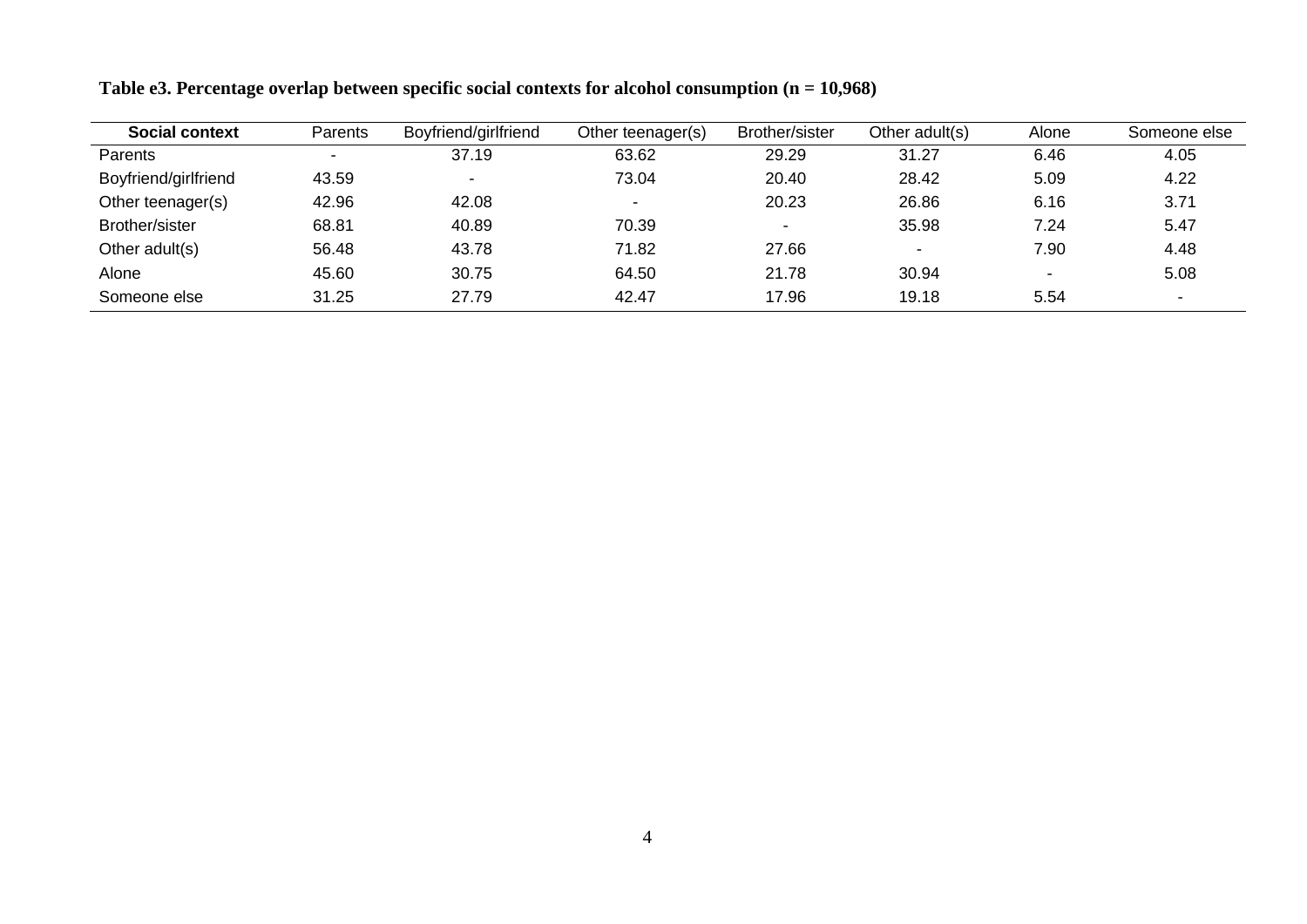| <b>Source</b>   | Own home | Supermarket              | Off license<br>(store) | Pub/bar        | Friend's home            | Relative's<br>home | Disco/party | Somewhere<br>else        |
|-----------------|----------|--------------------------|------------------------|----------------|--------------------------|--------------------|-------------|--------------------------|
| Own home        |          | 7.78                     | 14.11                  | 33.19          | 18.24                    | 8.41               | 19.76       | 4.73                     |
| Supermarket     | 29.24    | $\overline{\phantom{0}}$ | 12.64                  | 28.96          | 14.09                    | 7.98               | 24.13       | 6.27                     |
| Off license     | 31.78    | 12.64                    | $\blacksquare$         | 47.74          | 22.31                    | 5.47               | 28.57       | 3.90                     |
| Pub/bar         | 28.60    | 6.60                     | 18.27                  | $\blacksquare$ | 15.75                    | 5.40               | 32.96       | 5.04                     |
| Friend's home   | 42.75    | 8.78                     | 23.19                  | 42.84          | $\overline{\phantom{0}}$ | 10.04              | 33.01       | 3.74                     |
| Relative's home | 45.97    | 5.57                     | 13.29                  | 34.26          | 23.45                    | $\blacksquare$     | 25.03       | 4.68                     |
| Disco/party     | 29.00    | 9.42                     | 18.63                  | 56.14          | 20.69                    | 6.72               |             | 4.19                     |
| Somewhere else  | 24.91    | 6.27                     | 9.14                   | 30.93          | 8.47                     | 4.53               | 15.07       | $\overline{\phantom{0}}$ |

**Table e4. Percentage overlap between specific sources of alcohol acquisition (n = 10,968)**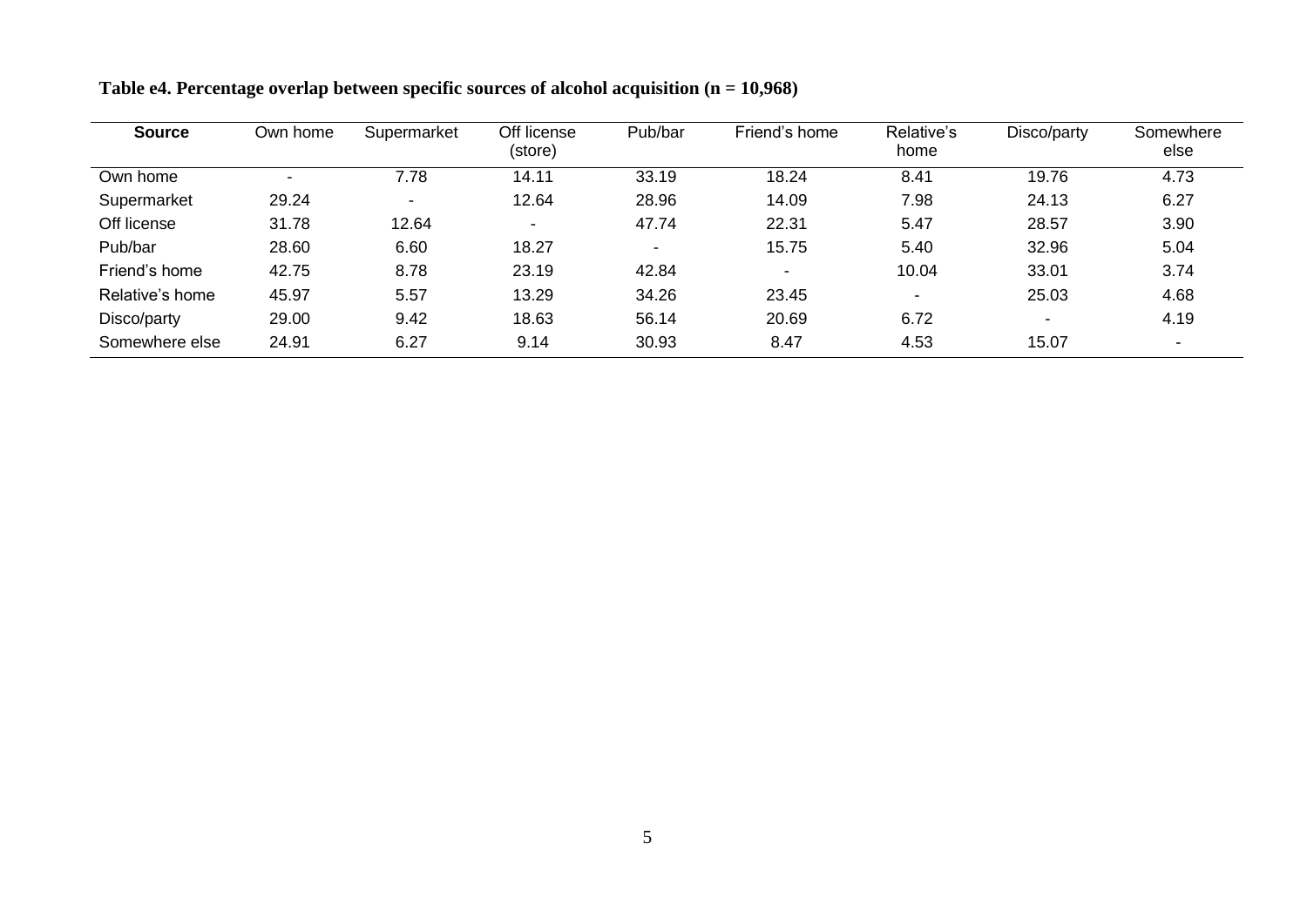**Table e5. Odds ratio (95 % confidence interval) for association between social context of alcohol consumption and source at 16-years with harmful alcohol consumption at 30-years of age (n = 10,968)**

|                       |                   | Screen positive for alcohol dependency<br>(CAGE score $\geq$ 2) <sup>a</sup> |                   | Consumed > 14 units alcohol in last week <sup>a</sup> |
|-----------------------|-------------------|------------------------------------------------------------------------------|-------------------|-------------------------------------------------------|
|                       | <b>Model 1</b>    | <b>Model 2</b>                                                               | <b>Model 1</b>    | <b>Model 2</b>                                        |
| <b>Social context</b> |                   |                                                                              |                   |                                                       |
| Parents               | 1.01(0.84, 1.23)  | 1.00(0.83, 1.22)                                                             | 1.09(0.95, 1.25)  | 1.09(0.94, 1.25)                                      |
| Boyfriend/girlfriend  | 0.98(0.80, 1.19)  | 0.92(0.75, 1.13)                                                             | 1.04(0.89, 1.21)  | 0.99(0.85, 1.15)                                      |
| Other teenager(s)     | 1.32(1.06, 1.64)  | 1.27(1.01, 1.58)                                                             | 1.37(1.20, 1.58)  | 1.32(1.16, 1.51)                                      |
| Brother/sister        | 1.06(0.86, 1.30)  | 1.02(0.83, 1.26)                                                             | 1.03(0.87, 1.22)  | 1.01(0.85, 1.19)                                      |
| Other adult(s)        | 1.06(0.84, 1.34)  | 1.03(0.81, 1.30)                                                             | 1.08(0.94, 1.23)  | 1.05(0.92, 1.20)                                      |
| Alone                 | 1.39(1.00, 1.94)  | 1.36 (0.97, 1.89)                                                            | 1.07 (0.84, 1.37) | 1.05(0.81, 1.34)                                      |
| Someone else          | 1.27(0.75, 2.15)  | 1.25(0.74, 2.12)                                                             | 1.06(0.81, 1.39)  | 1.04(0.80, 1.36)                                      |
| <b>Source</b>         |                   |                                                                              |                   |                                                       |
| Own home              | 0.86(0.70, 1.06)  | 0.85(0.69, 1.04)                                                             | 1.10 (0.96, 1.27) | 1.09(0.95, 1.25)                                      |
| Supermarket           | 1.16(0.82, 1.63)  | 1.12(0.79, 1.60)                                                             | 1.14(0.89, 1.46)  | 1.12(0.87, 1.44)                                      |
| Off license (store)   | 1.56(1.21, 2.01)  | 1.49 (1.17, 1.90)                                                            | 1.27 (1.04, 1.56) | 1.23(0.99, 1.51)                                      |
| Pub/bar               | 1.18(0.95, 1.47)  | 1.11(0.88, 1.38)                                                             | 1.31(1.13, 1.51)  | 1.24(1.07, 1.42)                                      |
| Friend's home         | 1.07(0.81, 1.42)  | 1.05(0.79, 1.39)                                                             | 0.96(0.77, 1.21)  | 0.95(0.75, 1.19)                                      |
| Relative's home       | 1.24(0.80, 1.93)  | 1.22(0.79, 1.90)                                                             | 0.84(0.56, 1.28)  | 0.84(0.56, 1.26)                                      |
| Disco/party           | 1.08(0.87, 1.33)  | 1.02 (0.82, 1.29)                                                            | 1.22(1.02, 1.47)  | 1.18(0.97, 1.43)                                      |
| Somewhere else        | 1.31 (0.88, 1.94) | 1.28(0.87, 1.90)                                                             | 1.28(0.97, 1.69)  | 1.26 (0.95, 1.65)                                     |

a Model 1 adjusted for sex, parental social class at 16 years, achieved adult social class at 30 years, frequency of mothers alcohol consumption, frequency of fathers alcohol consumption, other social contexts alcohol is consumed in (other sources alcohol is acquired under source subheading); Model 2 is model 1 plus units consumed at 16 years of age. Note categories are not mutually exclusive so percentages do not sum to 100%. Reference category is not consuming in that context or source.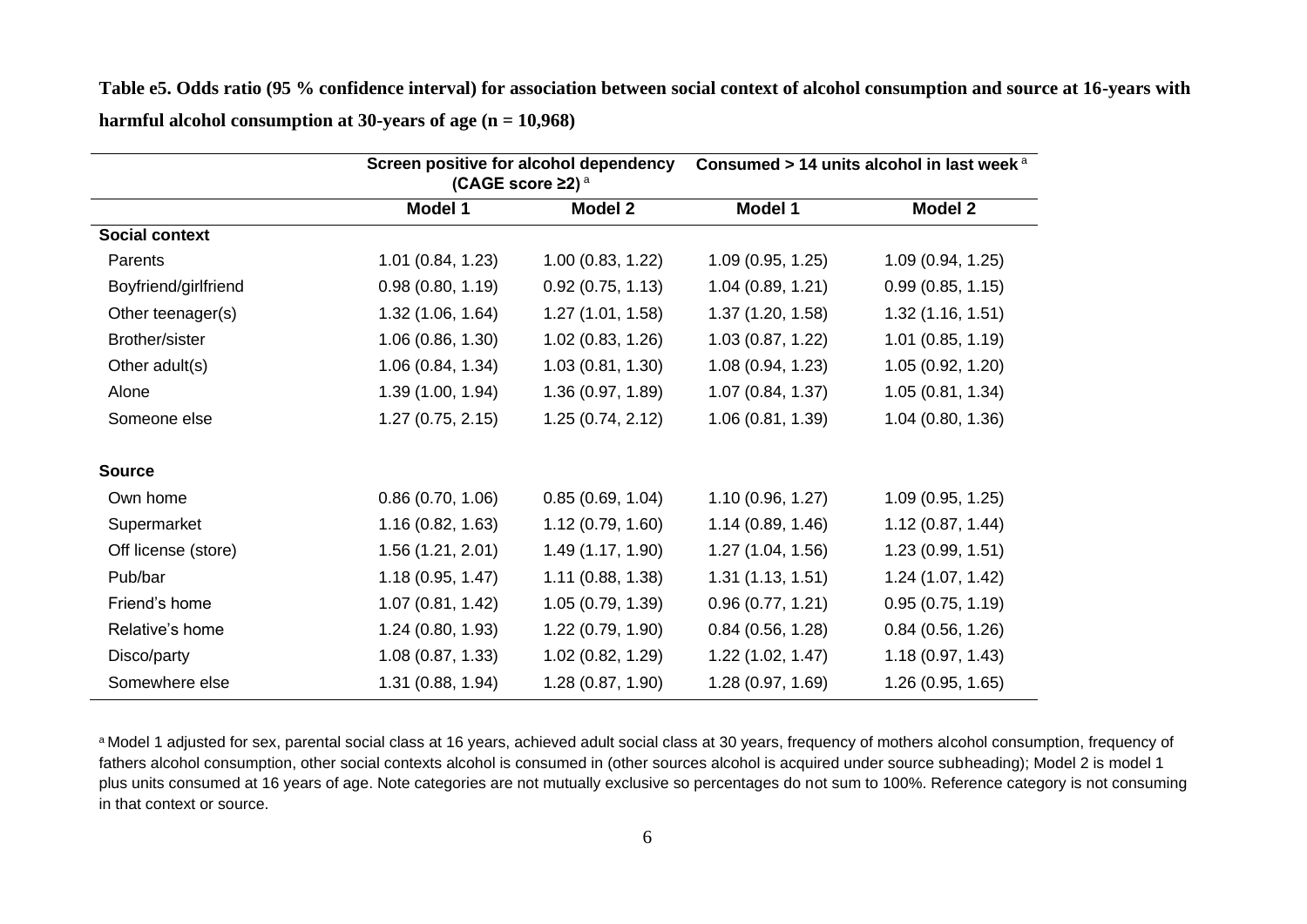**Table e6. Odds ratio (95 % confidence interval) for association between the total score for the number of people alcohol is consumed with and sources it is acquired (n = 10, 968)**

|                                     |               | <b>Screen positive for alcohol</b><br>dependency (CAGE score ≥2) <sup>a</sup> |                  | Consumed > 14 units alcohol in last<br>week <sup>a</sup> |                   |
|-------------------------------------|---------------|-------------------------------------------------------------------------------|------------------|----------------------------------------------------------|-------------------|
|                                     | $\frac{9}{6}$ | <b>Model 1</b>                                                                | <b>Model 2</b>   | <b>Model 1</b>                                           | <b>Model 2</b>    |
| Number of contexts alcohol consumed |               |                                                                               |                  |                                                          |                   |
| 0                                   | 10.9          | Reference                                                                     | Reference        | Reference                                                | Reference         |
|                                     | 27.8          | 1.05(0.78, 1.43)                                                              | 1.04(0.77, 1.41) | 1.29(1.05, 1.59)                                         | 1.27(1.04, 1.57)  |
| $\overline{2}$                      | 30.6          | 1.22(0.89, 1.68)                                                              | 1.16(0.84, 1.60) | 1.41(1.14, 1.76)                                         | 1.36(1.10, 1.68)  |
| 3                                   | 19.6          | 1.29(0.91, 1.81)                                                              | 1.19(0.84, 1.68) | 1.53(1.19, 1.95)                                         | 1.42(1.11, 1.81)  |
| 4                                   | 8.3           | 1.35(0.89, 2.04)                                                              | 1.20(0.78, 1.85) | 1.66(1.27, 2.16)                                         | 1.49(1.15, 1.94)  |
| 5                                   | 2.5           | 1.58(0.96, 2.58)                                                              | 1.36(0.82, 2.25) | 1.84(1.24, 2.74)                                         | 1.61(1.08, 2.40)  |
| $\geq 6$                            | 0.3           | 2.39 (0.90, 6.34)                                                             | 1.93(0.72, 5.18) | 2.07(0.84, 5.07)                                         | 1.71(0.68, 4.25)  |
| P for trend                         |               | 0.008                                                                         | 0.09             | < 0.001                                                  | 0.003             |
| Number of sources alcohol acquired  |               |                                                                               |                  |                                                          |                   |
| 0                                   | 7.4           | Reference                                                                     | Reference        | Reference                                                | Reference         |
|                                     | 40.7          | 1.04(0.72, 1.51)                                                              | 1.00(0.70, 1.46) | 1.23(0.95, 1.58)                                         | 1.19(0.92, 1.53)  |
| 2                                   | 32.7          | 1.19(0.83, 1.72)                                                              | 1.10(0.77, 1.55) | 1.43(1.07, 1.91)                                         | 1.32 (0.98, 1.78) |
| 3                                   | 14.6          | 1.48(0.98, 2.23)                                                              | 1.29(0.87, 1.92) | 1.62(1.16, 2.25)                                         | 1.43(1.02, 2.01)  |
| 4                                   | 3.7           | 1.78(1.09, 2.89)                                                              | 1.48(0.88, 2.51) | 1.82(1.21, 2.72)                                         | 1.53(0.99, 2.35)  |
| 5                                   | 0.7           | 1.29(0.50, 3.32)                                                              | 1.03(0.39, 2.69) | 2.09(1.05, 4.16)                                         | 1.69 (0.82, 3.48) |
| $\geq 6$                            | 0.09          | 1.75(0.35, 8.53)                                                              | 1.28(0.25, 6.59) | 2.08(0.50, 8.67)                                         | 1.58(0.37, 6.81)  |
| P for trend                         |               | < 0.001                                                                       | 0.03             | < 0.001                                                  | 0.03              |

a Model 1 adjusted for sex, parental social class at 16 years, achieved adult social class at 30 years, frequency of mothers alcohol consumption, frequency of fathers alcohol consumption; Model 2 is model 1 plus units consumed at 16 years of age. Reference category is not consuming in that context or source.